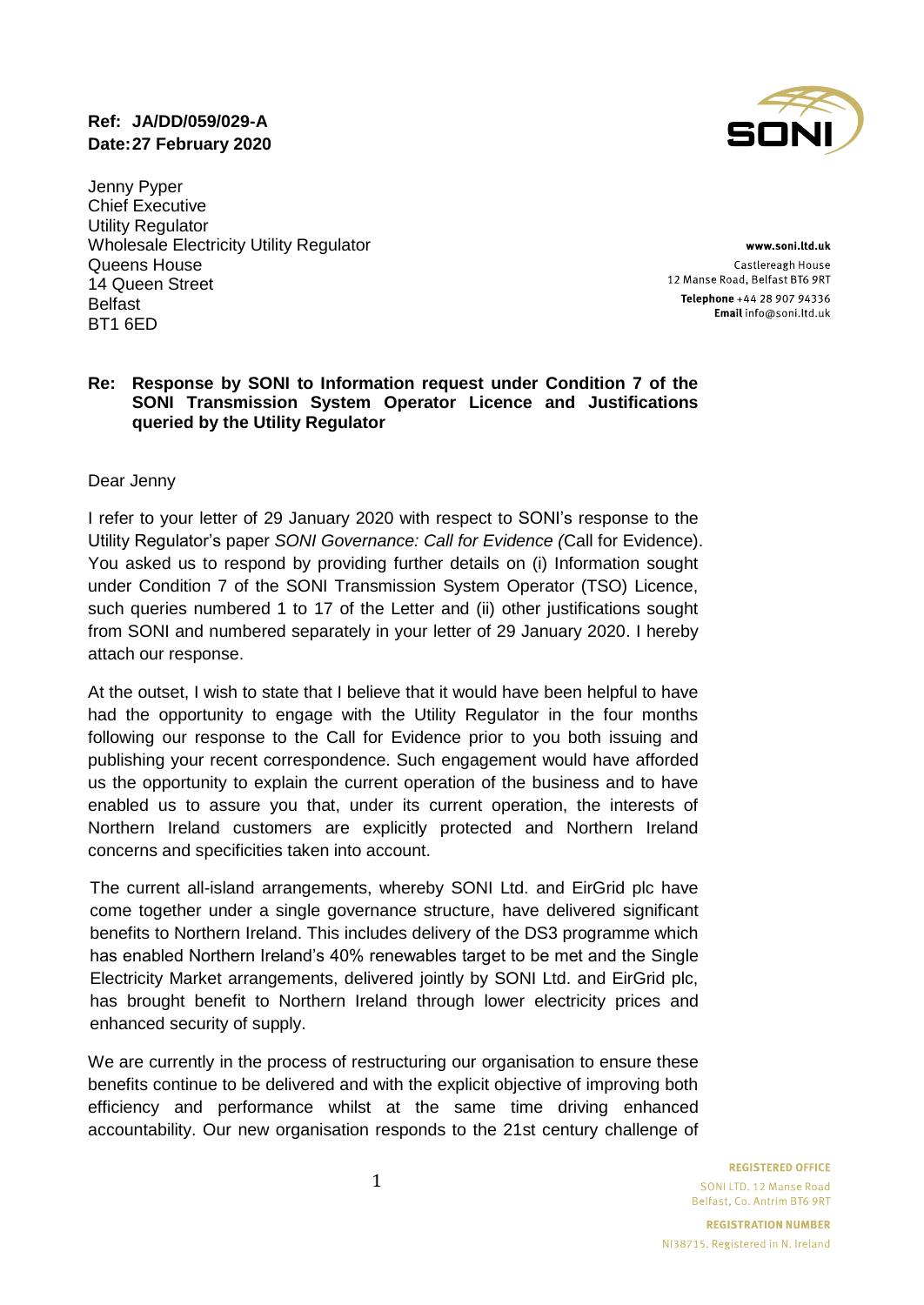

delivering a transformed and decarbonised power system and we are engaged in examining the appropriate structure across all functions.

My appointment as Managing Director of SONI Ltd. constitutes clear evidence of the EirGrid plc Board's recognition of the need to drive improved accountability for the SONI business as well as ensuring a voice for the business, economy and stakeholder community in Northern Ireland. The importance of this focus is also evident within EirGrid plc, with the recently concluded review of the EirGrid plc Board committee structure which includes the establishment of an EirGrid plc Board Committee on Northern Ireland and all-island issues. There is also the continued commitment to have at least two independent non-executive directors of Northern Ireland background on the Board of EirGrid plc; there are currently three such Directors.

In addition, as part of our reorganisation, we are continuing to ensure our focus for Northern Ireland through the office of the SONI MD. We are currently engaged in examining the appropriate structure at the next level across all functions, including and specifically the office of the MD of SONI. This process while ongoing, has to date lead to the incorporation of specific roles and accountabilities in respect of Northern Ireland regulation and strategy formulation in a jurisdictional context. This will ensure that SONI Ltd. is well placed to support the Department for the Economy in developing a Northern Ireland Energy Strategy and to subsequently work with Northern Ireland partners to deliver it. Engagement with all key Northern Ireland stakeholders around SONI strategy and policy advocacy which supports businesses is also acknowledged as an important role for the SONI MD.

We do however operate within an all-island power system and market framework and this is the agreed policy of the Northern Ireland Executive and the Government of Ireland. We are, therefore, concerned that the legitimate and understandable desire to ensure Northern Ireland interests are adequately represented is somehow conflated with the governance of SONI Ltd., a body corporate, and a body corporate which, through its regulated licences, operates in conjunction with EirGrid plc in an all-island context.

We would be equally concerned were the Utility Regulator to somehow reach a conclusion that certain measures are considered necessary without any direct evidence of harm or need for such measures.

Finally, and perhaps most significantly, we are concerned that should it be felt that it be necessary that measures be taken, such as some of those set out as options in your Call for Evidence, that they would effectively call into question both the Single Electricity Market (SEM) and the all-island arrangements.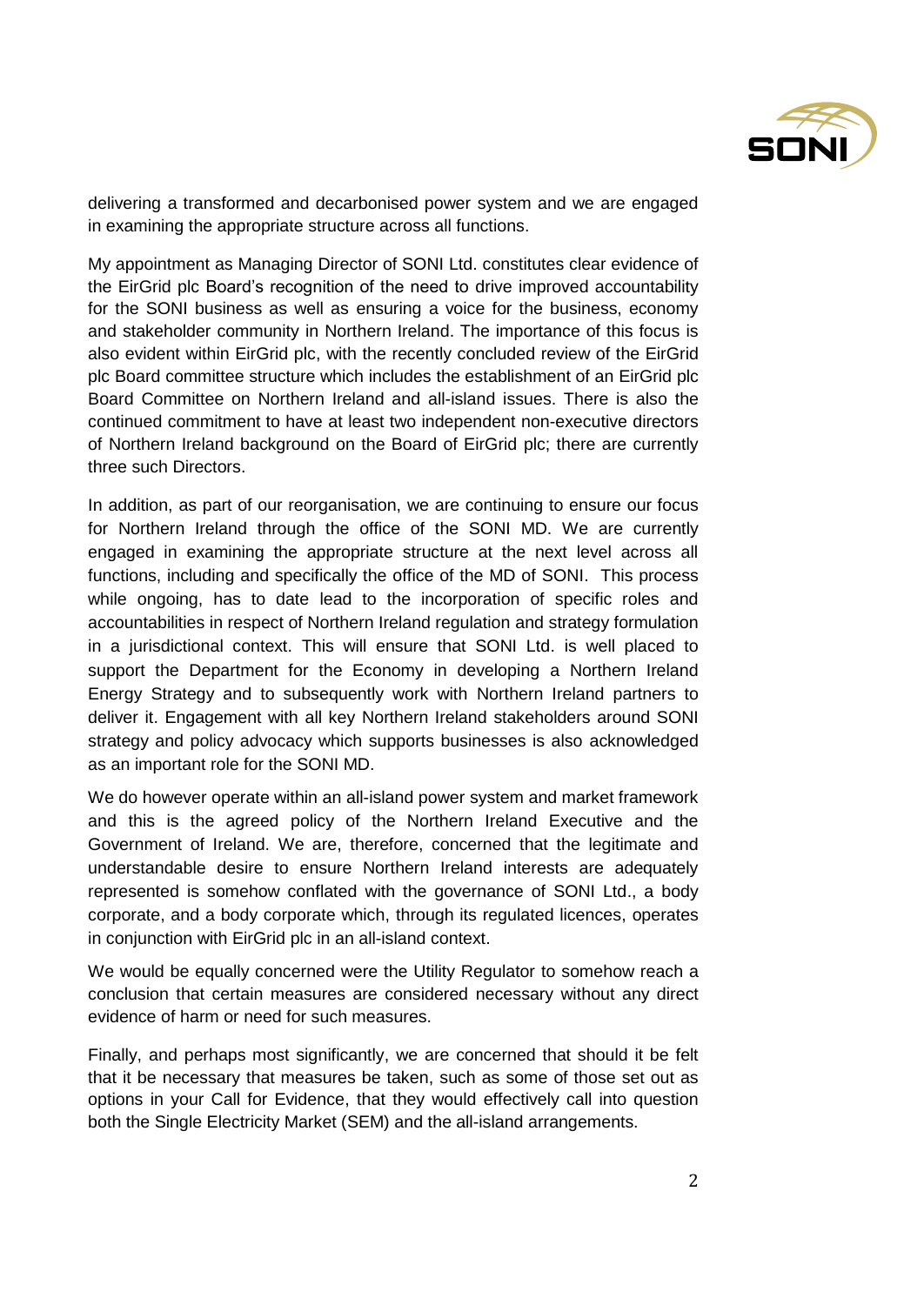

It is our firm view, both given the historical context, but even more importantly, the potential impact, that these issues are matters for the SEM Committee, as opposed to matters solely for the Utility Regulator.

We consider that it would be helpful and would assist your own Office in the consideration of these matters if we set out again some of the background.

#### **Background to SONI Ltd., its governance and the Call for Evidence**

SONI Ltd. is an incorporated body (Company number NI038715). It is a wholly owned subsidiary of EirGrid UK Holdings Ltd., itself a wholly owned subsidiary of EirGrid plc. SONI Ltd., the body corporate, has been certified by the European Commission as being an independent Transmission System Operator (TSO).

As a privately-owned limited company, SONI Ltd. engages in both regulated and unregulated activities. It is free to do so provided always that it does not engage in activities specifically prohibited under any regulated licence it holds.

SONI Ltd. holds regulated licences with respect to its functions as SEM Operator<sup>1</sup> and Transmission System Operator<sup>2</sup> and it is, through these licences, which themselves have a statutory underpinning, that SONI is regulated by the Northern Ireland Authority for Utility Regulation (Utility Regulator).

The governance of SONI Ltd. must be considered in this context. In particular, it should not be considered in the context of any of SONI's specific licences or specific licensed activities. SONI Ltd. is concerned that, in the consideration of the functions of SONI Ltd., there is somehow a distinction being placed between SONI Ltd. and the Single Electricity Market Operator (SEMO) when SONI Ltd. is a part of SEMO and SONI Ltd. itself holds a SEM Operator licence.

The statutory functions and duties of the Utility Regulator are set down in legislation and are limited to the regulation of the functions carried out by SONI Ltd. under its respective licences. The exercise of such functions the Utility Regulator should be proportionate and should consist of measured actions in response to harm identified and following consideration and open consultation on any potential course of action.

l

 $1$  As granted by the Department of Enterprise, Trade and Investment in exercise of the powers conferred by Article 10(1)(d) of the Electricity (Northern Ireland) Order 1992 (the Order) to SONI Ltd; a licence authorising it to act as SEM operator within the meaning of Article 8(6) of the Order.

 $2$  As granted by the Department of Enterprise, Trade and Investment, in exercise of the powers conferred by Article 10(1)(b) of the Electricity (Northern Ireland) Order 1992 to SONI Ltd; a licence authorising it to participate in the transmission of electricity.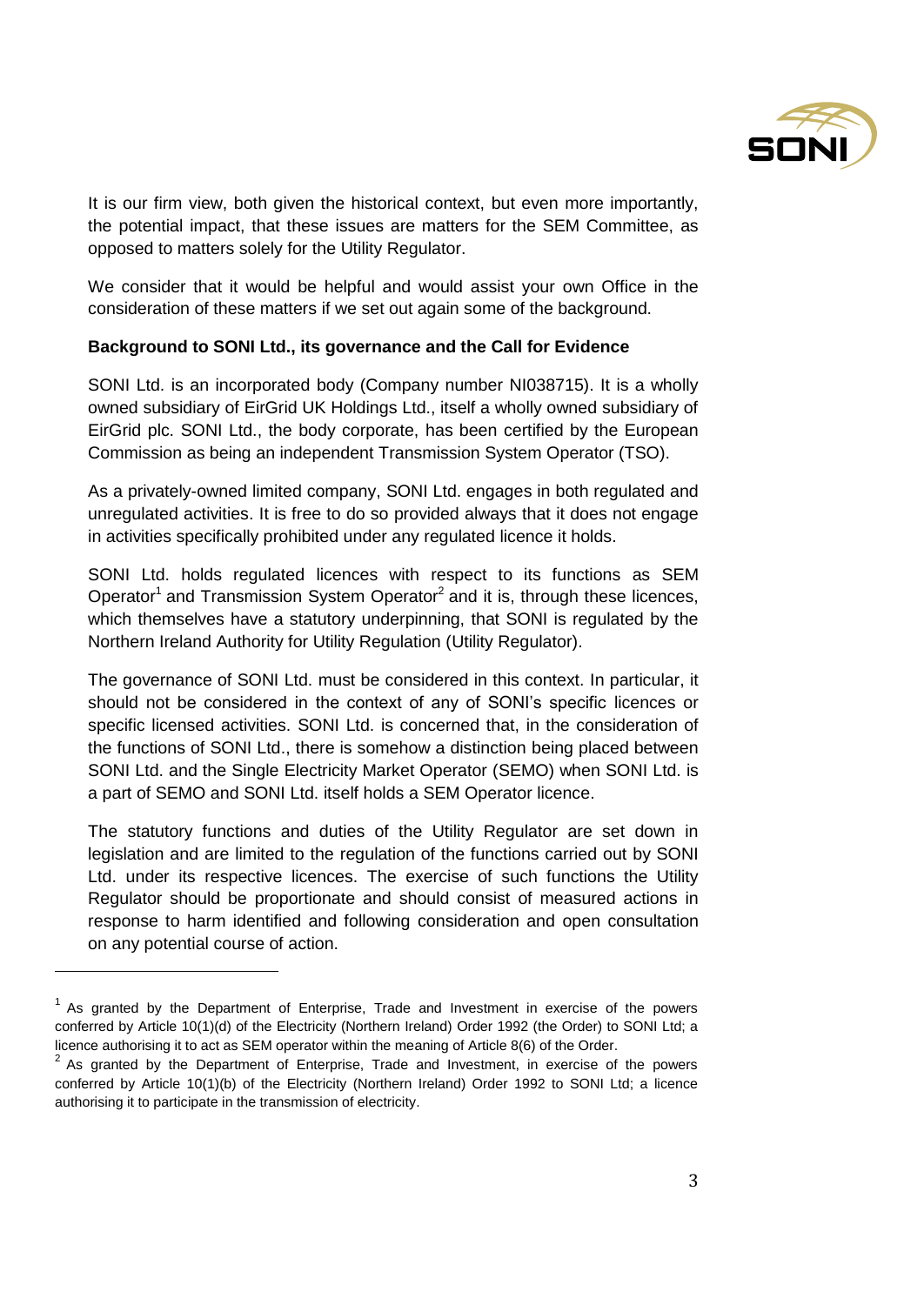

Where such matters are deemed by the SEM Committee of the Utility Regulator to materially affect the SEM, then decisions in respect of such matters shall be taken by the Utility Regulator's SEM Committee<sup>3</sup>.

SONI Ltd. is concerned that the approach followed by the Utility Regulator is one in which a preferred outcome appears to have been predetermined by the Utility Regulator without full, open consultation and without a demonstrated need for such outcomes evidenced by identified harm.

This approach appears to be proposed in the separate letter, of 4 February 2020, from the Utility Regulator, to EirGrid plc, where it clearly states:

"*following our review we will propose appropriate licence conditions. […] The outcome of this process is highly likely to require governance and possible structural related changes."*

Moreover, and for the reasons set out below in terms of both their historical treatment and because any actions taken would materially affect the SEM, SONI Ltd. is further concerned that the Utility Regulator appears to be conducting this review by reference to fulfilment of its functions solely in respect of the customers of Northern Ireland when it should, in fact, be conducting it through its SEM Committee in the context of the protection of the interests of customers of both Northern Ireland and the Republic of Ireland.

The governance of SONI Ltd. cannot be considered absent this all-island context. As we have already set out above, the all-island arrangements, as initiated, are designed to bring about benefit to Northern Ireland customers.

At the time of the proposed acquisition of SONI Ltd. by EirGrid plc, the SEM Committee<sup>4</sup> determined that the purchase of SONI Ltd. and the exercise of certain regulatory functions (in this instance to include decisions on the

 $\overline{\phantom{a}}$ 

 $3$  As set out in the Electricity (Single Wholesale Market) (Northern Ireland) Order 2007 – Article 6(3) [http://www.legislation.gov.uk/nisi/2007/913/article/6](about:blank) 

 $4$  The term "the SEM Committee" is used in this correspondence both to refer to (i) the SEM Committee of the Utility Regulator, and (ii) the SEM Committee of the Utility Regulator acting together with the SEM Committee of the Commission for the Regulation of Utilities as the context may require. For the avoidance of doubt "the SEM Committee of the Utility Regulator" consists of (i) not more than three persons from the Utility Regulator, (ii) not more than three persons from the Commission of the Regulation of Utilities and (iii) an independent member pursuant to Schedule 2 of the Electricity (Single Wholesale Market) (Northern Ireland) Order 2007.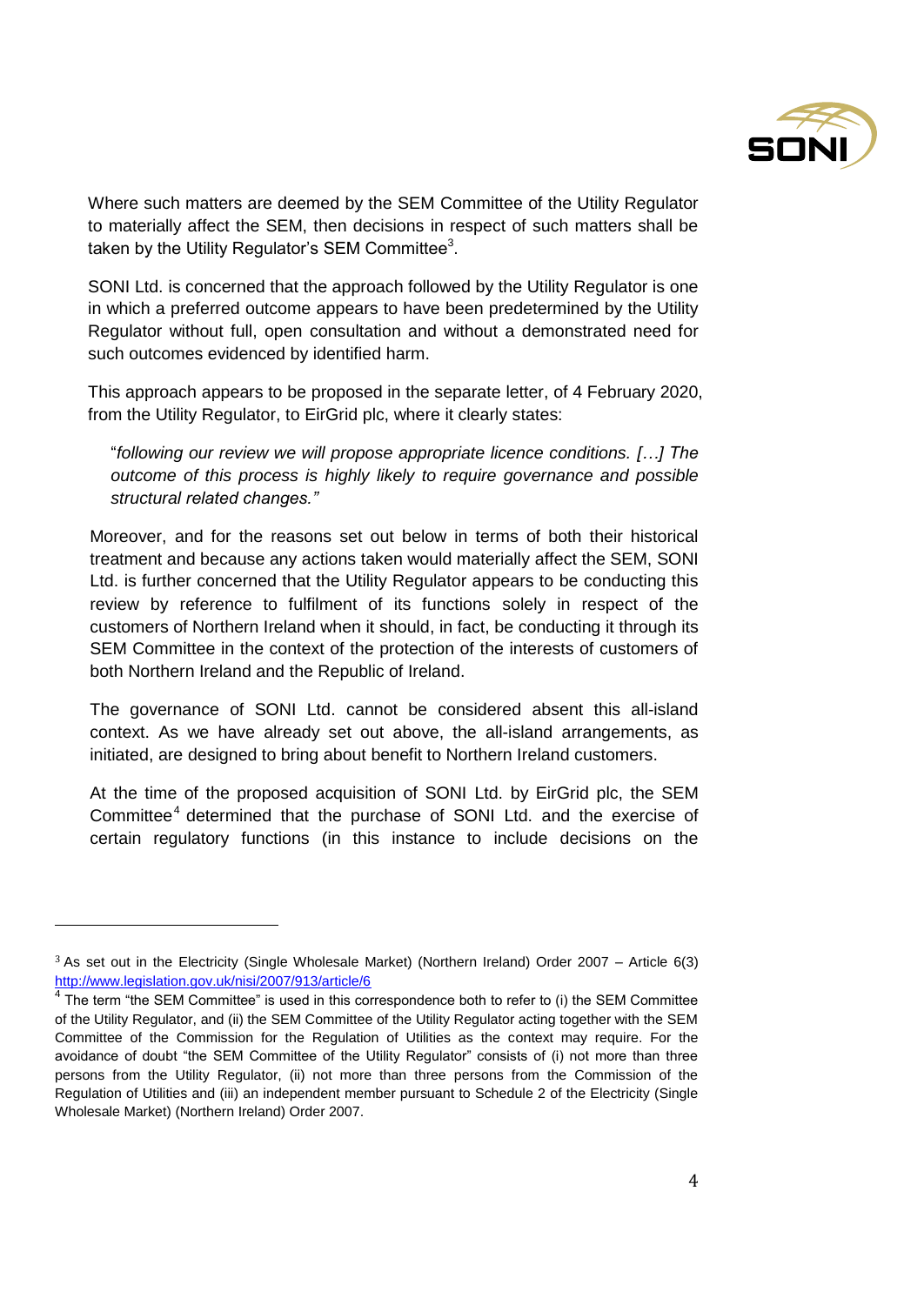

purchase of and governance requirements within SONI Ltd. and associated changes to the governance of EirGrid plc) constituted SEM Matters<sup>5</sup>.

As set out in our response to the Call for Evidence, the SEM Committee determined that the various licences held by SONI Ltd. and EirGrid plc should be modified to take account of EirGrid plc's ownership of SONI Ltd. and to ensure that consumers of electricity in both Northern Ireland and the Republic of Ireland continue to be protected.

The revised SEM arrangements, introduced in 2018, brought about increased market and system integration through assignment to each of SONI Ltd. and EirGrid plc the function of balancing market operator under their respective TSO licences. Effectively, an increasingly significant number of direct SEM-related functions are now carried out by SONI Ltd. under its TSO licence, in tandem with and in addition to those carried out under its SEM Operator licence.

Therefore, even if governance and possible structural changes in relation to SONI Ltd. had not been considered to be a SEM matter at acquisition (which is not the case, as they were), then, given the level of integration brought about by the I-SEM, they would clearly be considered to be a SEM matter today. Given this, the exercise by the Utility Regulator of its functions in this regard should, in accordance with the legislative framework, be carried out through its SEM Committee.

For completeness, SONI Ltd. would like to clarify that, with reference to the treatment of 'independence' in SONI's licences (Condition 12 of SONI Ltd.'s TSO licence and Condition 10 of SONI Ltd.'s SEM Operator licence), in SEM-08-176 the SEM Committee specifically notes that:

*"Condition 12 of the SONI TSO licence (and Condition 10 of the SONI MO* [Market Operator] *licence) was drafted to ensure that SONI was managerially and operationally independent from NIE and its vertically integrated group of companies (with an equivalent Condition 10 of the MO licence)."*<sup>6</sup>

As a matter of some seriousness, SONI Ltd. wishes to advise that any alternative interpretation of the entirely analogous Condition 12 of the SONI TSO licence and Condition 10 of the SONI SEM Operator licence, to somehow

l

<sup>&</sup>lt;sup>5</sup> As consulted on in [https://www.semcommittee.com/sites/semcommittee.com/files/media-files/SEM-08-](about:blank) [176.PDF](about:blank) and subsequently determined in

[https://www.semcommittee.com/sites/semcommittee.com/files/media-files/SEM-09-019.pdf](about:blank)

<sup>6</sup> SEM-08-176 Paragraph 33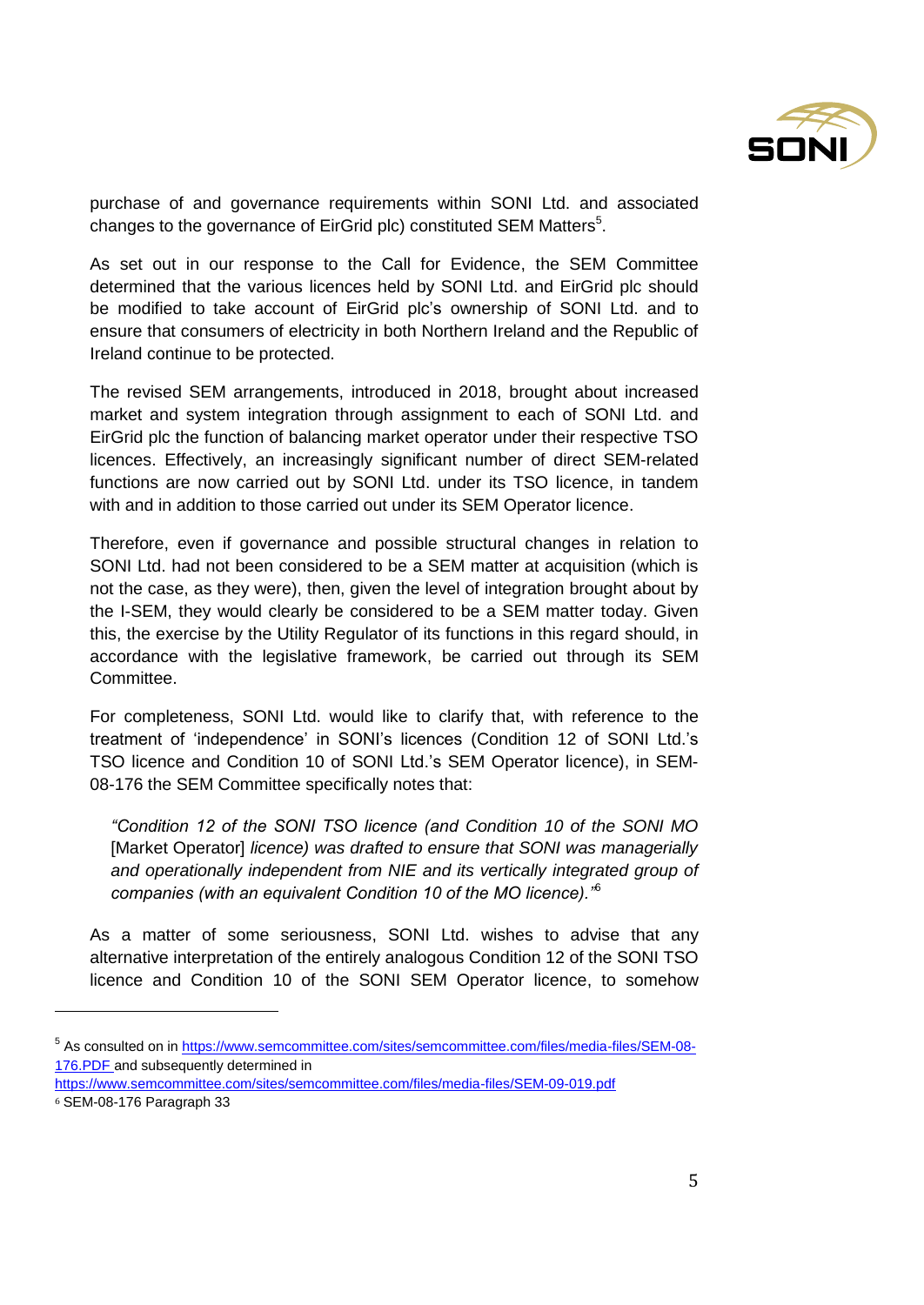

require or contemplate a level of independence between SONI Ltd and EirGrid plc, would be directly damaging and against the interests of customers in both Northern Ireland and the Republic of Ireland. Moreover, any such requirement for independence of this nature could, and would be likely to, undermine the effective operation and viability of both the SEM arrangements and matters of all-island development. The implications would clearly be extremely significant and would need to involve not only both Regulatory Authorities on the island but, more importantly, the Northern Ireland Executive and the Government of Ireland.

We would suggest that these matters require careful consideration by the Utility Regulator, particularly in the context of the fact that the governance and organisational structures of both the SONI Ltd. and EirGrid plc businesses are evolving, as stated previously. Regarding the latter and as already stated, decisions to date have resulted in the appointment of a SONI MD and the establishment of an EirGrid plc. Board Committee on Northern Ireland and All-Island issues. I reiterate that both SONI Ltd. and EirGrid plc would welcome further engagement with the Utility Regulator on this matter.

In Annex 1 to this letter, we have provided responses to the queries raised by you and have included the requests from the Utility Regulator in bold for ease of reference. This correspondence is provided without prejudice and SONI Ltd reserves its position in relation to all such matters.

Yours sincerely

**Jo Aston Managing Director, SONI** 

Cc: Mark Folev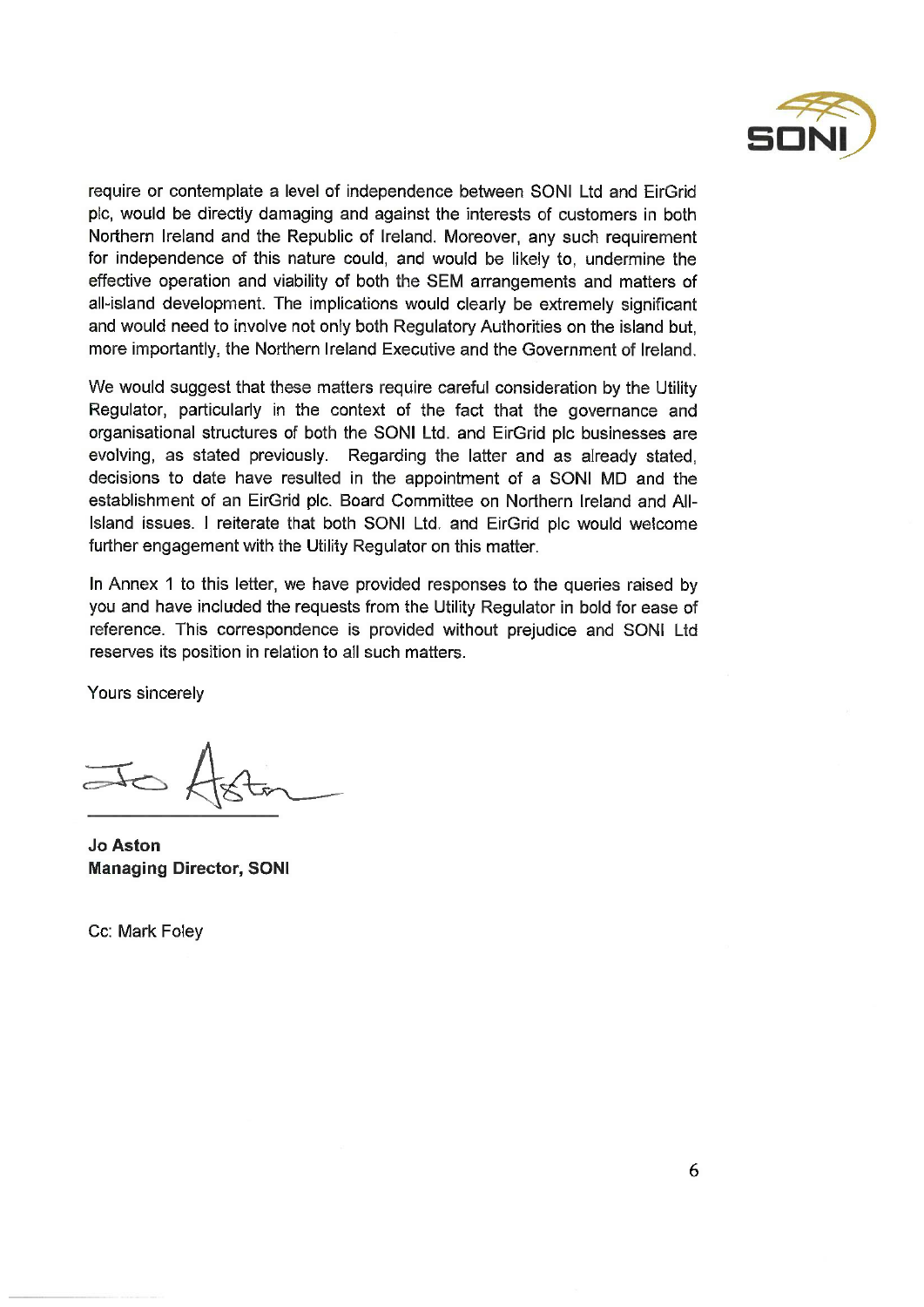

# **Annex 1 – Responses to UR Queries**

### **(i) Information sought under Condition 7 of the SONI TSO Licence:**

**1. SONI to provide the corporate document or documents which set out the role and functions of the SONI Board, and any additional corporate policy document or documents which set out the circumstances in which any elements of the role and functions of the SONI Board will or may be exercised.**

SONI Ltd. is a body corporate and its role and functions and powers are prescribed by its constitution. The duties of the SONI Board are prescribed under Northern Ireland company law.

SONI Ltd. is a subsidiary of EirGrid UK Holdings Ltd, which itself is a subsidiary of EirGrid plc. It is important to distinguish between SONI Ltd, a corporate entity with the licensed functions which SONI Ltd. hold. The powers of SONI Ltd. as TSO and SONI Ltd. as Market Operator, acting through the joint venture referred to as "SEMO", are specified in its respective licences.

As a privately owned limited company SONI Ltd. may engage in both regulated and unregulated activities, provided always it does not engage in those activities specifically prohibited under any regulated licence it holds. SONI Ltd. holds separate licences with respect to its functions as Market Operator and Transmission System Operator and it is through these licences which themselves have a statutory underpinning, that SONI is regulated.

The specific tasks undertaken by the SONI Ltd. Board are those reserved to the SONI Board in the Schedule to the Delegated Control Framework which is further discussed under Question 5 and the relevant extract from which is provided alongside this submission.

The corporate governance arrangements in SONI reflect the fact that it is a subsidiary company operating in a group context. Details of how SONI relates to the EirGrid plc Group structure were set out in detail in sections 3.2 and 3.3 of the SONI Response to the Call for Evidence.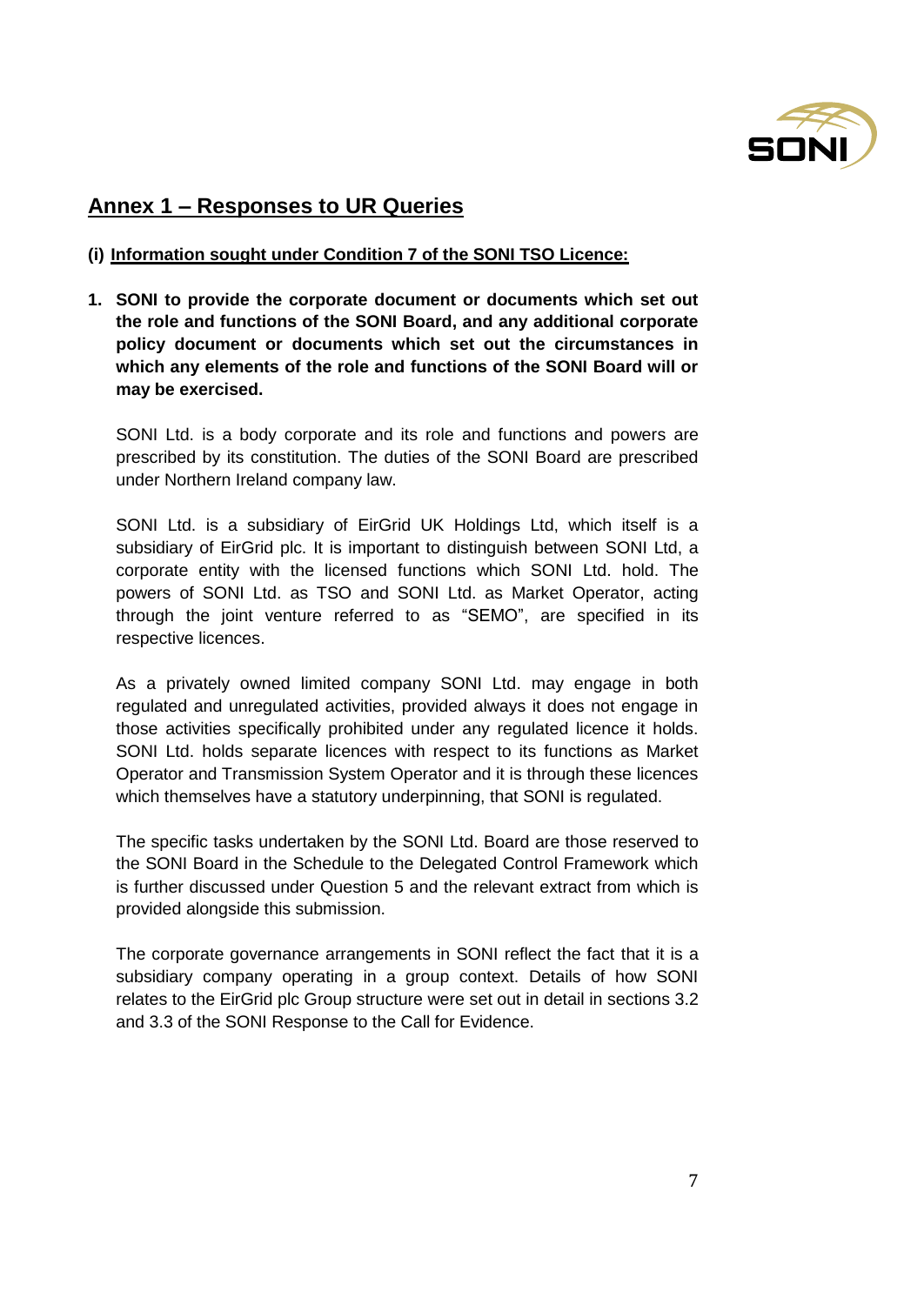

**2. SONI to set out the SONI Board's role in procurement decisions for services SONI needs, irrespective of whether these are procured by EirGrid plc or from EirGrid plc.**

The SONI Ltd. Board does not have a formal role in procurement decisions other than its overriding duty to act in the interest of its shareholder and other stakeholders. The oversight of procurement is carried out at management level throughout the Group. SONI Ltd. Board's functions are those specified in the Schedule to the Delegated Control Framework which is provided under Question 5.

Procurement decisions within the EirGrid Group are in accordance with the Delegated Control Framework, where authority for decision-making is categorised according to the level of expenditure expected to be required.

As detailed in Section 3.5 of the SONI Response to *the Call for Evidence*, a *Cost Allocation and Recharge Policy* was developed jointly between SONI Ltd. and EirGrid plc. A particular focus of the policy is the treatment of costs associated with joint procurement exercises conducted on behalf of SONI Ltd. and EirGrid plc. This is similar to the procedure for telecoms costs which are jointly procured by SONI Ltd. and NIE Networks Ltd.

**3. SONI advised the Utility Regulator in January 2020 that a new organisational structure will be introduced within EirGrid plc Group from 1 February. SONI to provide full details of the new management structure that will apply from 1 February 2020, including the job titles and responsibilities of all SONI employees, together with a full organogram showing all the parts of that management structure and all SONI employees in relationship to each other. SONI to also provide full details of the current management structure so that the changes can be compared.**

The basis of operation of both the SONI Ltd. and EirGrid plc businesses is through cohesive all-island teams which are designed to deliver on the range of licence responsibilities across the licenced entities. Organograms of the previous and current structures are attached.

The revised structure is designed to provide maximum effectiveness and efficiency across all of our licensed activities and to pool the business' expertise and where appropriate enable Group synergies to be realised for the benefit of all customers on the island of Ireland.

Specifically, as part of our reorganisation, we are introducing additional focus for Northern Ireland within the office of the SONI MD. The new structure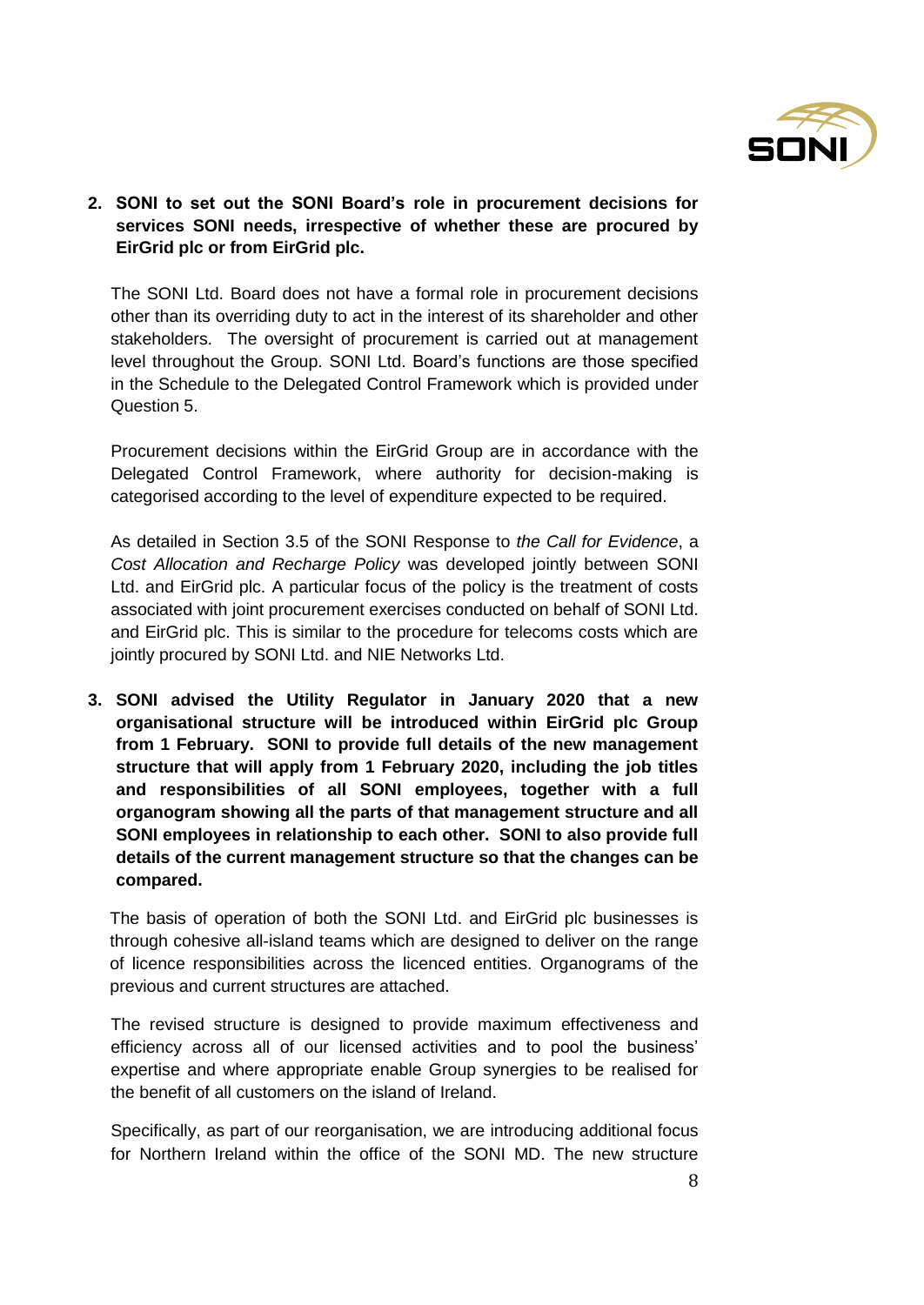

brings together customer and stakeholder interactions, with a SONI Strategy and external communications team enabling and supporting Northern Ireland energy policy.

In addition the SONI MD Office will have responsibility for Northern Ireland regulation and the regulatory interface, and accountability for the overall commercial operation of the SONI business. This will ensure there is clear SONI accountability and a stronger SONI voice.

The SONI MD is a member of the EirGrid plc Group Executive. The SONI MD is also a member of a number of key governance committees (for example the SEMO and SEMOpx Governing Committees) and is a member of the SONI Ltd. Board.

In relation to real time operation, we have put in place a revised Operations function which brings together all of the real time day to day operations across system, market and interconnection activities. This provides a singular focus to all real-time activities in an ever-increasing complex and integrated system and market environment.

We have also brought together the longer-term evolution of the network including visioning the overall system for 2030 and delivery of the next phase of renewables integration.

Additionally, we have streamlined the front-end needs' identification and optioneering phases for new network solutions and brought together all elements of the infrastructure delivery cycle.

The detail of the next level of the organisational structure is currently under development and will continue to follow the principle of ensuring efficient and effective delivery such that value to customers in Northern Ireland and the Republic of Ireland is maximised.

# **4. SONI to confirm whether SEMO, EirGrid Interconnector DAC, EirGrid Celtic Interconnector DAC, and EirGrid Telecoms DAC are included in the revised integrated management structure.**

SONI Ltd. can confirm that the integrated management structure applies to all Group entities. We would again point out that "SEMO" is not a legal entity or company structure in and of itself but rather the term employed in relation to the exercise by SONI Ltd. of its SEM Operator functions in conjunction with the Market Operator functions of EirGrid plc.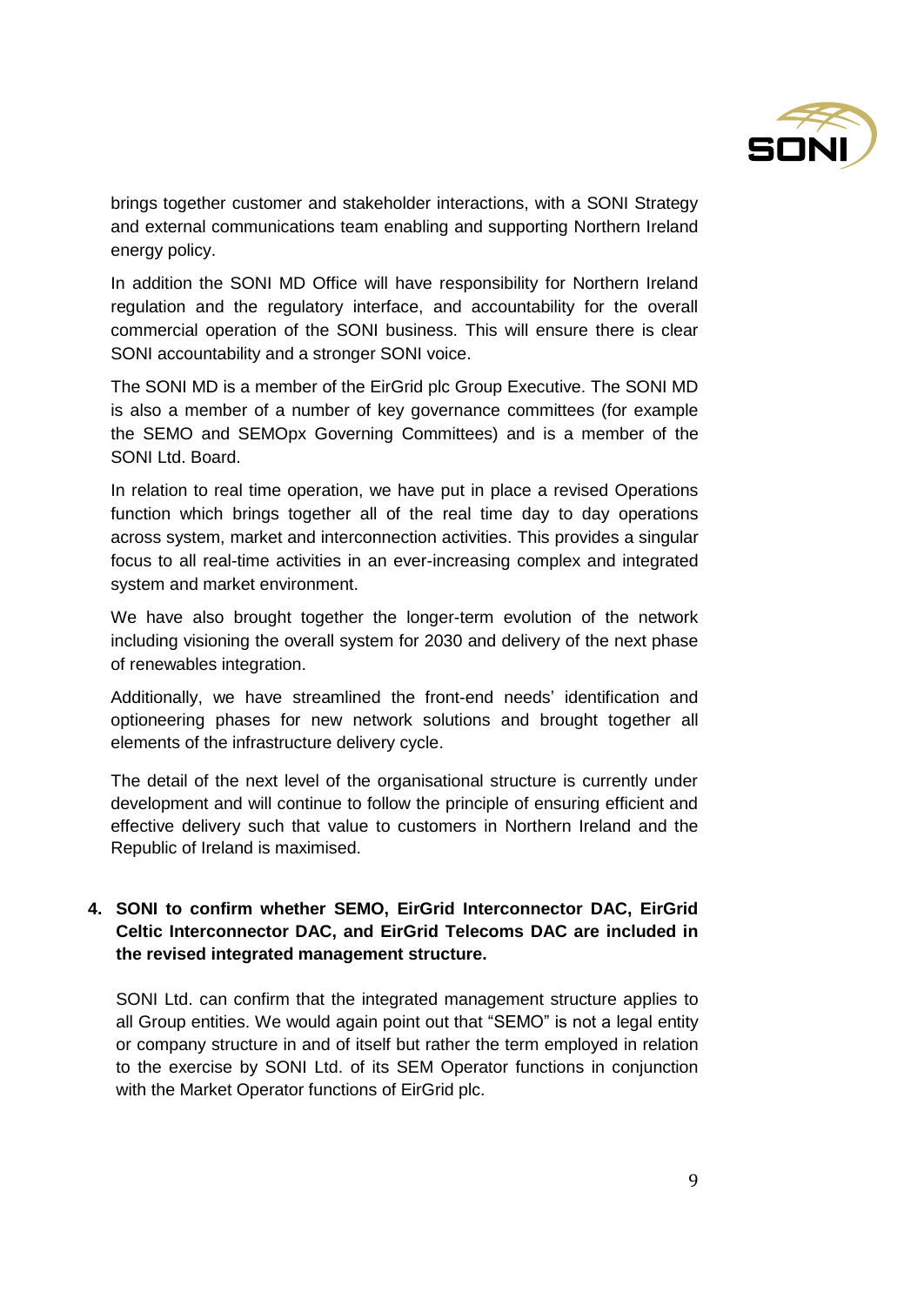

# **5. SONI to explain how the Delegated Control Framework works in practice in regard to SONI staff. Also provide a copy of the Delegated Control Framework.**

As in any corporate entity, documented and unambiguous authority for decision-making is a critical element of internal control and of good corporate governance. In terms of the operation of the Delegated Control Framework (DCF), it is kept under review and is updated, as required. The requirements of the Delegated Control Framework are embedded into the Group's Enterprise Resource Planning (ERP) systems such that approvals for expenditure above specified thresholds are automatically directed to the appropriate line manager or Executive for approval. The operation of the DCF is also reviewed on a regular basis by both the Internal and External Audit functions.

The DCF relates to the internal functioning of the entire EirGrid plc business, including all of its subsidiary companies and multiple functions. SONI has included the relevant extract of the DCF which sets out the matters reserved to the SONI Ltd. Board. This information was previously provided in SONI's response to the Utility Regulator's Call for Evidence.

# **6. SONI to explain how decisions about allocation of staff resources to SONI from other companies in the group and from SONI to other companies in the group are made.**

Staff allocation, like the treatment of resourcing in any corporate entity, is based on matching the skills and attributes required to do the job in question to those of the individual to perform the required tasks.

The management structure within EirGrid plc and SONI Ltd. businesses is based on tasks to be completed and business needs and not geographical location. Similarly, in the case of allocation of staff within the EirGrid plc and SONI Ltd. businesses, this is also based on business needs.

The regulatory framework provides for a certain level of restriction in staff movement in certain circumstances. Specifically, Condition 11 of the SONI TSO licence and Condition 21 of the EirGrid TSO licence, (the obligation to preserve the confidentiality of commercially sensitive information) specify:

*"The Licensee shall ensure that, when any member of staff is to be transferred between the Transmission System Operation Business and any Separate/Associated Business or vice versa and an unfair commercial advantage could accrue to either or both businesses, the Licensee shall inform the Commission/Authority of the proposed*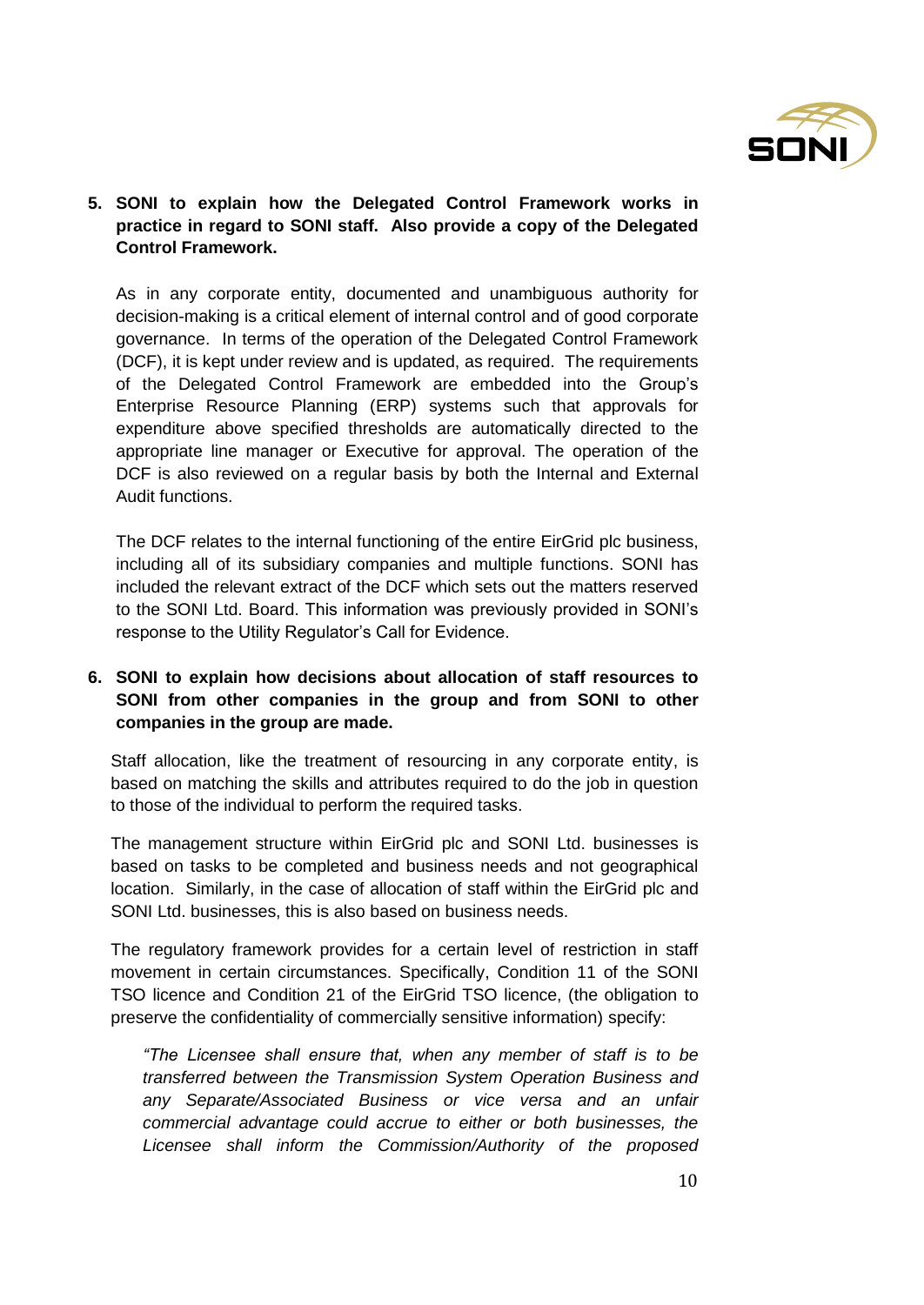

*transfer(s) and shall make the Commission/Authority aware of the steps being taken to ensure that no unfair commercial advantage will accrue to either business. In particular (and insofar as is legally possible), the transfer of any members of staff that has been involved in the establishment or operation of the Capacity market to an affiliate to perform activities in relation to an Interconnector (where appropriate) shall be the subject to a cooling-off period of a duration to be agreed with the Commission/Authority. The Commission/Authority may determine in certain cases that no cooling-off period is required."*

Pursuant to the above licence obligations, appropriate protocols and procedures were developed and overseen both by the Head of Group Regulation and the Head of Group Internal Audit. The Head of Group Internal Audit has been appointed as SONI's Compliance and Assurance Officer and provides an independent report to the Utility Regulator concerning compliance by SONI Ltd. with its licence requirements in respect of this Condition.

It is important that costs are appropriately allocated to the correct business units and licences. As such, both SONI Ltd. and EirGrid plc act responsibly to ensure that costs are allocated or recharged correctly. A Cost Allocation and Recharge Policy exists which documents the process and procedures that are followed, and which has previously been provided to the Utility Regulator. The Compliance and Assurance Officer audits the application of the policy and provides an independent report to the Utility Regulator concerning its application confirming that no cross-subsidy exists between the SONI Ltd. licensees and any other licensees within the business.

- **7. SONI to confirm which of the committees below have a role in regard to SONI licensed activities. For any committee with such a role, provide the composition and governance of each committee, including who chairs the committee and when it meets:**
	- **Management Infrastructure Committee**
	- **Transmission Infrastructure Committee**
	- **Grid Infrastructure Committee**

Each of the committees (the Management Infrastructure Committee, the Transmission Infrastructure Committee and the Grid Infrastructure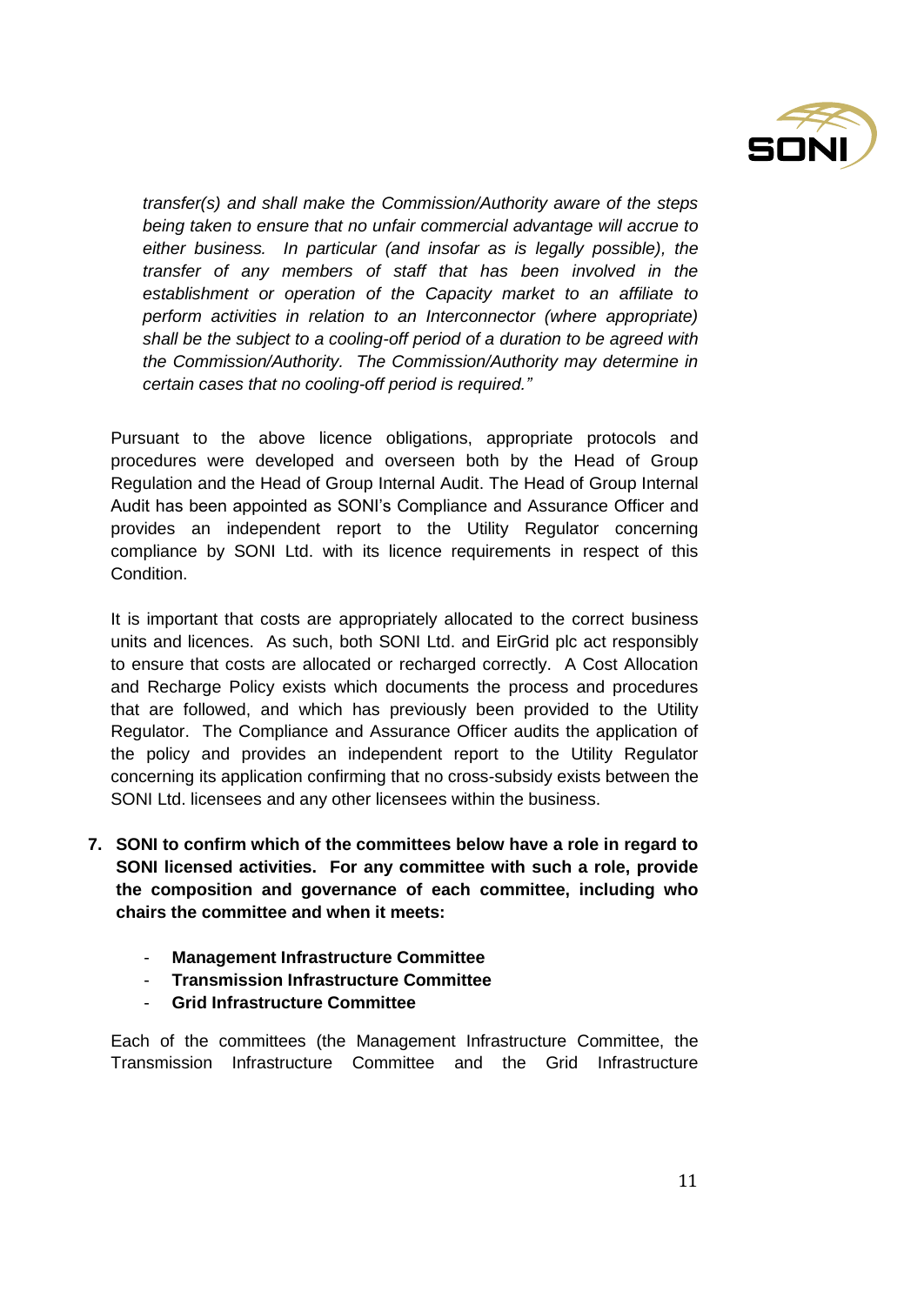

Committee) has a role with respect to SONI Ltd. licensed activities<sup>7</sup>. These committees are in place to consider and approve investment decisions in respect of development of network infrastructure projects. In the case of exercise of these functions on behalf of SONI Ltd., they do so in accordance with the guidance put in place by the Utility Regulator concerning the advancement of Transmission Network Preconstruction Projects (TNPPs).

### **Grid Infrastructure Projects Committee (GIPC)**

The role of the GIPC is to assist the EirGrid plc Board in determining the general policy and strategy in relation to the development of the Grid, and to oversee the implementation of the grid development strategies in Northern Ireland and the Republic of Ireland.

The GIPC takes place at least quarterly and consists of four members of the EirGrid plc Board, with relevant Executives invited, as required. The GIPC Chair resides with a member of the EirGrid plc Board.

### **Transmission Investment Committee (TIC)**

The role of the TIC is to ensure good governance in relation to network capital investment decisions and provide oversight in the monitoring and control of the network development in Northern Ireland and the Republic of Ireland. The TIC approves projects to the level of its authority and refers projects for consideration by the GIPC as appropriate.

The TIC comprises of the relevant members of the Group Executive with a rotating chair at meetings which are generally held on a monthly basis. Managers and staff from SONI attend TIC meetings as appropriate, depending on the jurisdiction of the projects under consideration.

#### **Management Infrastructure Committee (MIC)**

l

The role of the MIC is to provide support and assurance to the Transmission Investment Committee (TIC) regarding specific project proposals and the underlying policies, which provide the foundation for transmission investment decisions. This ensures the appropriate level of validation for developing the grid is implemented in Ireland and Northern Ireland.

<sup>7</sup> The Management Infrastructure Committee and Transmission Infrastructure Committee are management committees, while the Grid Infrastructure Committee is an EirGrid plc board committee.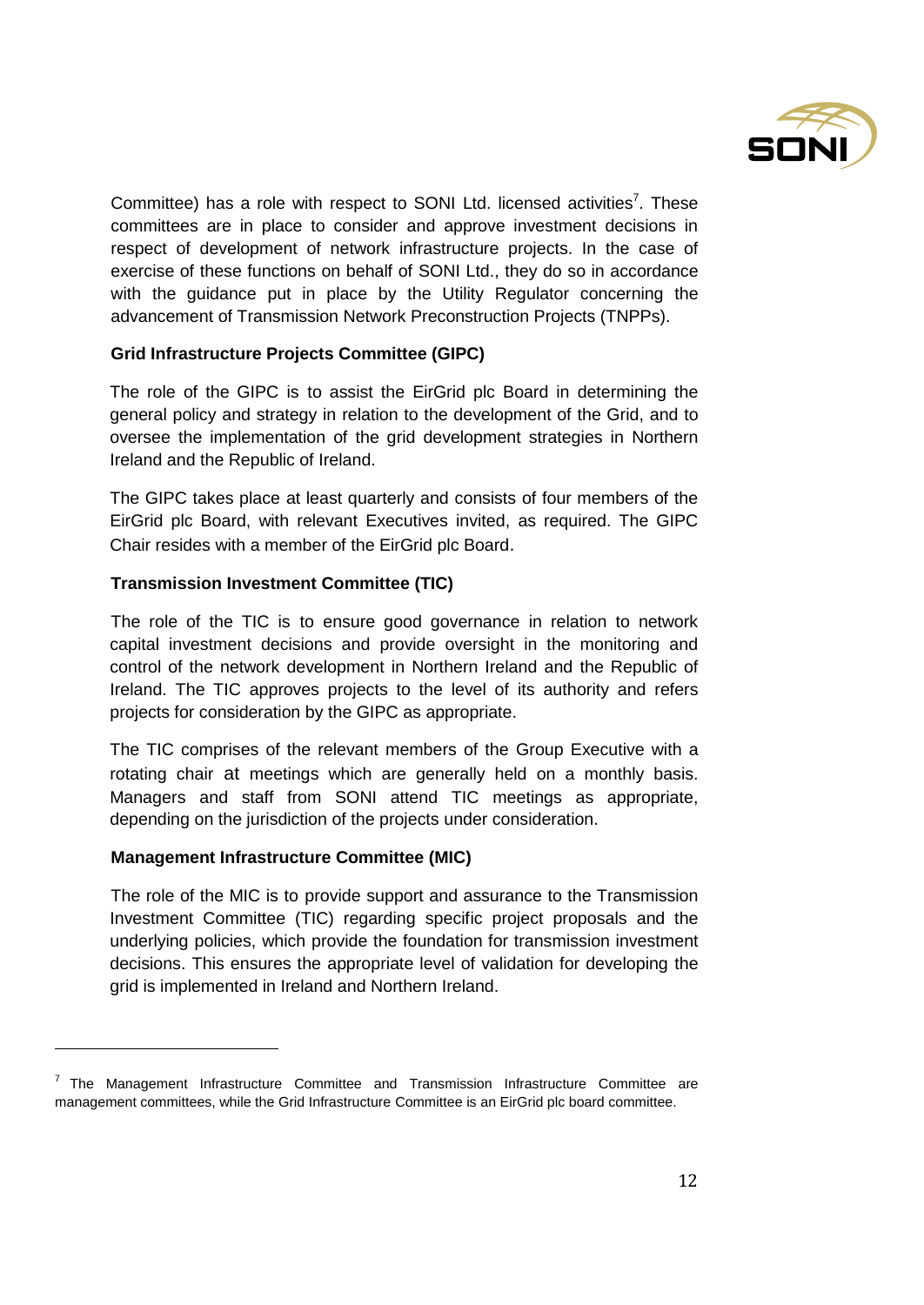

The MIC meetings take place on a monthly basis, comprised of the relevant managers with a rotating chair. The MIC approves projects to the level of its authority and refers projects for consideration by the TIC as appropriate. Managers and staff from SONI attend meetings as appropriate, depending on the jurisdiction of the projects under consideration.

**8. SONI to set out the arrangements in place to manage conflicts of interest effectively (should any arise) within the integrated group structure.**

The arrangements for managing conflicts, to the extent any such conflicts arise, have been prescribed in the SONI and EirGrid TSO licences following extensive consultation as part of the implementation of the revised SEM arrangements. This includes those in relation to staff transfers to and from the interconnection business as set out in response to Question 6.

A number of mechanisms also exist within the Group to ensure ethical behaviour is promoted and encouraged including in relation to ethical dealing, disclosure of interests and codes of conduct.

In addition, separate protocols are in the final stages of development in the context of the revised organisational structure. These protocols prescribe the conduct expected of employees operating within any section where a conflict or perceived conflict could be seen to arise.

**9. SONI to provide a copy of its current whistle blowing policy. Also to set out how this policy is published within SONI and what systems, arrangements or checks are in place to ensure that the policy is given effect in practice.**

As a corporate entity, SONI Ltd. is cognisant of the obligations placed on it under the Employment Rights (Northern Ireland) Order, 1996, as amended by Public Interest Disclosure (Northern Ireland) Order 1998 and the Public Interest Disclosure (Prescribed Persons) (Amendment) Order (Northern Ireland) 2012, pertaining to public interest disclosures.

The current Whistle-blowing Policy is available to all employees on the SONI Ltd. intranet site. The document provides details specific to Northern Ireland including, references to the relevant Northern Ireland legislation, independent Northern Ireland bodies from which guidance can be sought and where details of the Northern Ireland 'Prescribed Persons' can be obtained. The document is reviewed on an annual basis by the Group Head of Internal Audit and Compliance.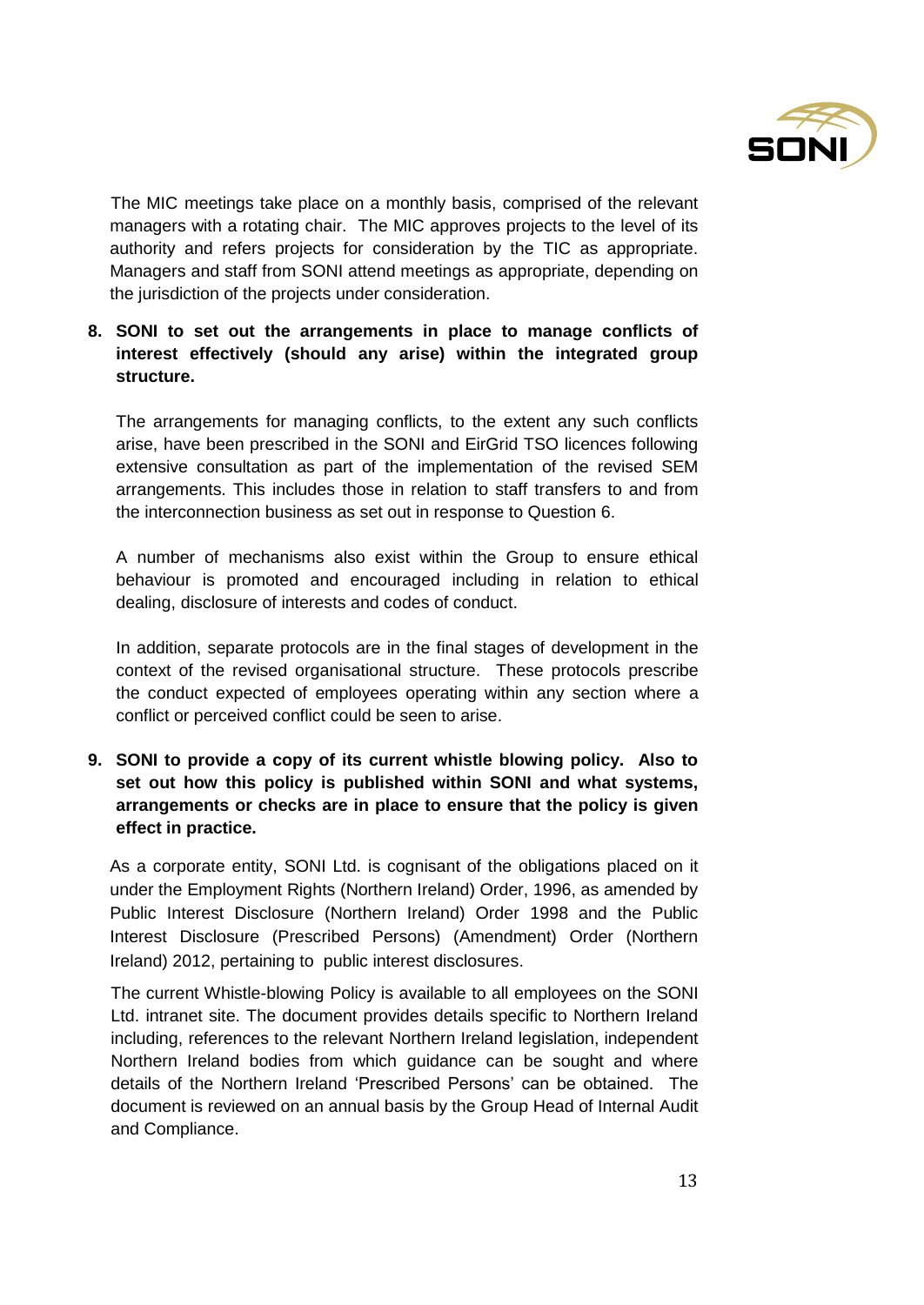

All Whistleblowing incidents are required to be notified to the EirGrid plc Audit Committee via the Group Head of Internal Audit and Compliance. A copy of the policy is attached.

# **10. Detail the risk identification and mitigation process for SONI risks (as distinct from group level risks).**

SONI Ltd. risks are identified and mitigated through the management structure, having regard to both SONI's TSO and Market Operator licence obligations and to the exercise by the SONI Ltd. Board of its fiduciary duties in respect of SONI Ltd. and the EirGrid plc Board, as beneficial owner.

The Group Risk Management Framework is administered by the Group Head of Internal Audit and Compliance and reviewed annually by the EirGrid plc Board Risk Committee and this is the approved by the EirGrid plc Board. SONI Ltd. risks are captured within the integrated framework e.g. if a risk is identified and assessed as a higher impact and likelihood, controls and / or mitigations are identified and / or developed to ensure that the risk falls within an acceptable risk appetite. EirGrid plc operates a top-down / bottomup approach to risk management, therefore, regardless of what level or where in the EirGrid plc business an individual risk resides, the framework enables risks to be escalated as required.

Risk registers are captured and held by SONI's Compliance and Assurance Officer which enables him / her to provide such necessary assurance concerning the management of SONI risks.

#### **11. As per question set out in Section 8.25(v) of the Call for Evidence:**

# o **SONI to set out the nature and scope of the TSO functions that are integrated with EirGrid, including identifying which of these are SEMO functions, which are functions under the SOA, which are NIonly functions, and which are EirGrid-only functions.**

SONI Ltd.'s fulfilment of its TSO licence requires SONI Ltd. to work with EirGrid plc on a number of licence obligations. As per SONI's response to the Call for Evidence, there are 19 specific obligations imposed on SONI Ltd. under its TSO licence, which are structured on an all-island basis and which require SONI to act "*in conjunction with the Republic of Ireland System Operator".* The remaining licence conditions reflect the standard regulatory protections required for regulated entities and are not specifically related to SONI's TSO functions.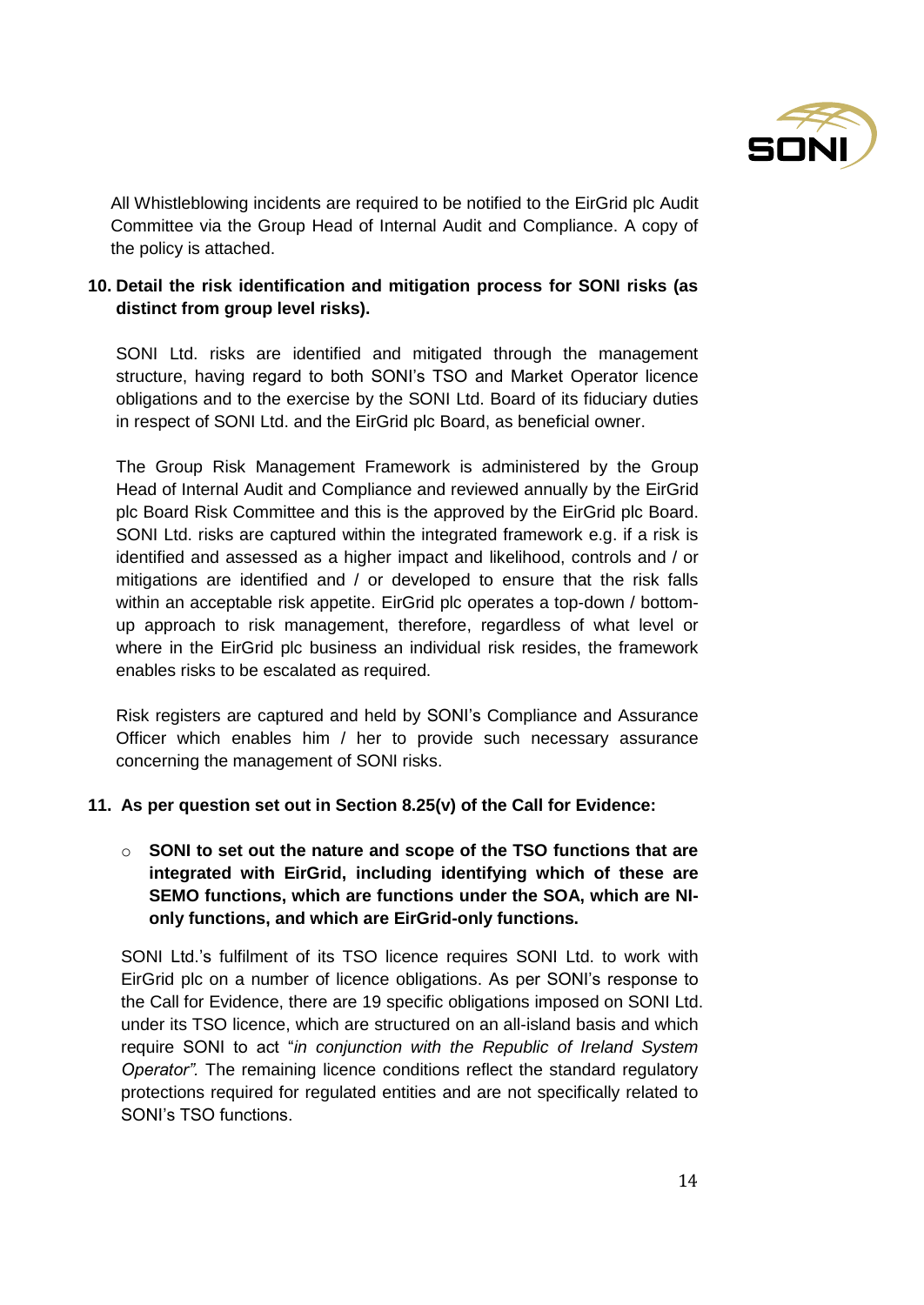

The purpose of the System Operator Agreement (SOA) is to ensure that both SONI, as the Northern Ireland TSO and EirGrid plc, as the Republic of Ireland TSO and SONI as the SEM Operator and EirGrid plc as the Market Operator are enabled to fulfil their functions insofar as they are reliant upon the other licensees to do so.

In relation to which of the TSO functions are Single Electricity Market Operator (SEMO) functions, given that SONI's TSO licence sets out its TSO functions and SONI's SEM Operator licence sets out its SEM Operator functions, SONI Ltd. is unsure what further clarification we can provide or is, indeed, necessary.

o **SONI to outline the process under which SONI staff/Board monitors that SONI is getting value for money for the services it receives from EirGrid. Also to set out what services are received; how frequently a review is undertaken of the effectiveness and value for money of services being provided to SONI and, provide a copy of the results of those reviews**.

As previously noted, the SONI Board has no formal role in reviewing procurement. Under the price control process, the Utility Regulator sets out the appropriate and efficient costs it deems necessary for SONI Ltd. to fulfil its obligations under its TSO licence ensuring consumers pay only that which the Utility Regulator deems appropriate.

SONI Ltd. benefits from economies of scale from its ability to make purchases and secure contracts on an EirGrid plc Group-wide basis. This ultimately benefits Northern Ireland consumers as SONI can avail of greater system functionality without any associated increase in cost. If SONI were to licence all the relevant services required under its TSO licence as standalone contracts (i.e. not under the EirGrid plc Group), there would be a significant increase in the running costs for the TSO, and these would ultimately fall on the consumer. This was further documented in SONI's price control submission to the Utility Regulator.

### **12. SONI to set out what has replaced the SLA and provide a copy of any current agreement with EirGrid plc established for the same purpose.**

As per SONI's response to the Call for Evidence, the Service Level Agreement (SLA) is a legacy agreement which has since been terminated by the parties. As set out in response to Question 3, the current operation provides for cohesive operation and integrated teams across the Group and the requirements for such an SLA, or any equivalent, is therefore redundant.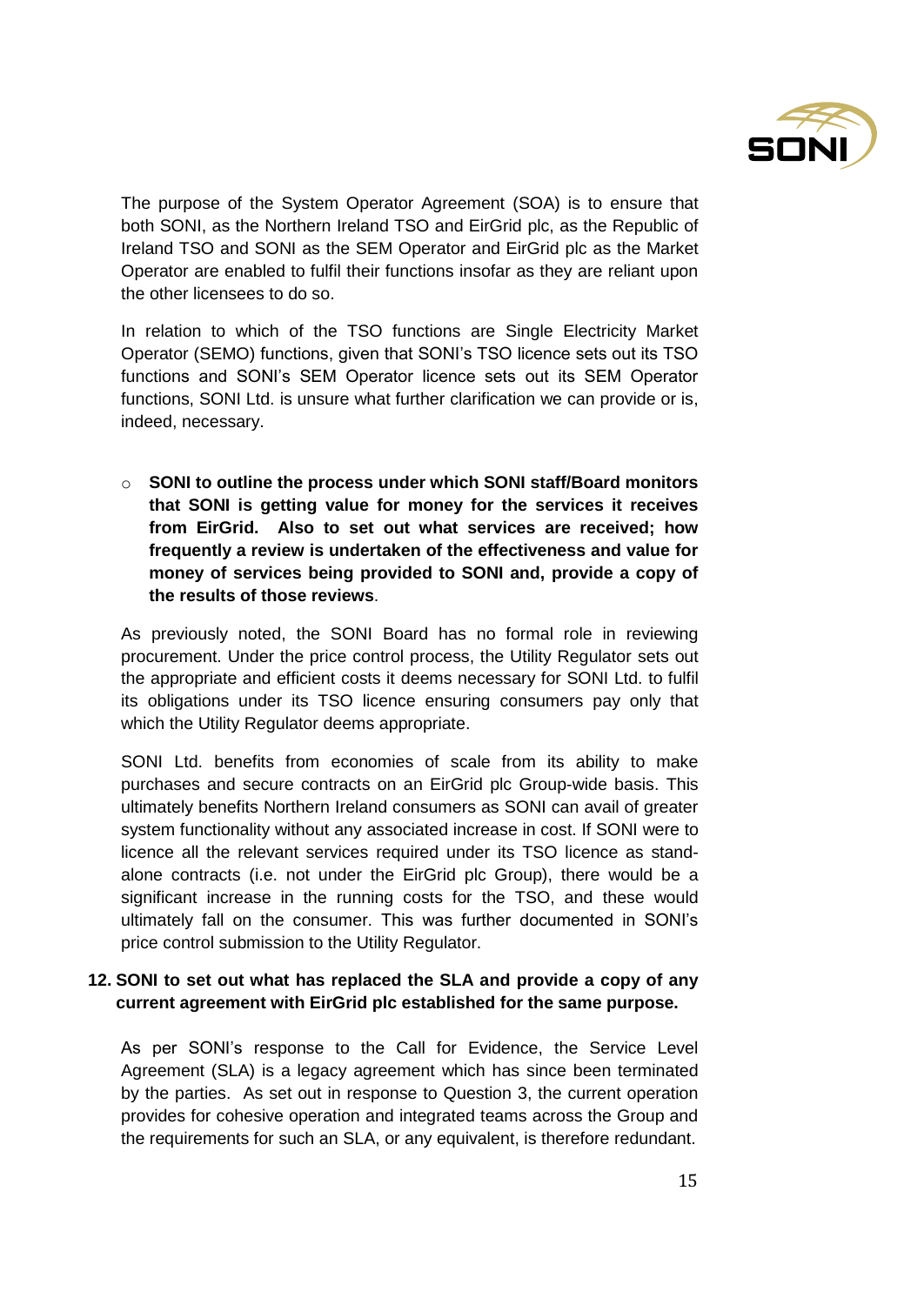

### **13. SONI to provide a copy of any document outlining procurement strategy or policy whether at the EirGrid group or SONI level.**

SONI's procurement process is carried out in line with the Utilities Directive [2014/25/EU,](about:blank) *"Procurement by entities operating in the water, energy, transport and postal service sectors".* All procurement activity above OJEU advertising thresholds is carried out in accordance with the Utilities Directive; procurement activity below OJEU advertising thresholds will give due regard to the EirGrid plc Group Procurement Guidelines. All procurement decisions consider the cost, quality and sustainability appropriately weighted with the objective that end user requirements are fulfilled while ensuring value for money is obtained.

The Procurement Manager discusses the procurement requirements with each department for the subsequent twelve months. The Procurement Manager reviews and collates all business needs and this forms the basis of the Procurement Plan and programme for the year. Where synergies are possible or contract aggregation appropriate across the group structure, the Procurement Manager or delegate will advise the relevant department as to the recommended procurement strategy.

A copy of the EirGrid plc Group Procurement Policy is provided.

# **14. SONI to provide a list of the services provided by EirGrid to SONI and identify whether these are procured on a shared-services-basis, through group level procurement, or jointly between SONI and EirGrid.**

EirGrid plc and SONI Ltd. do not procure services from each other. For shared services, there is a Group recharging framework in place, covered in the Group Cost Allocation and Recharge Policy which has previously been provided to the Utility Regulator.

- **15. SONI to outline how it satisfies itself that the provision of these services is on fair commercial terms and no worse than market rates if SONI went to market on a stand-alone basis and contracted for services on arm's length terms. Specifically SONI to set out:**
	- o **What is the framework under which SONI ensures that procurement of services from within the EirGrid Group is efficient?**

As outlined above, SONI Ltd. does not procure services from other licenced entities within the EirGrid Group. SONI Ltd., as the licence holder of the Licence to participate in the Transmission of Electricity and SONI Ltd., as the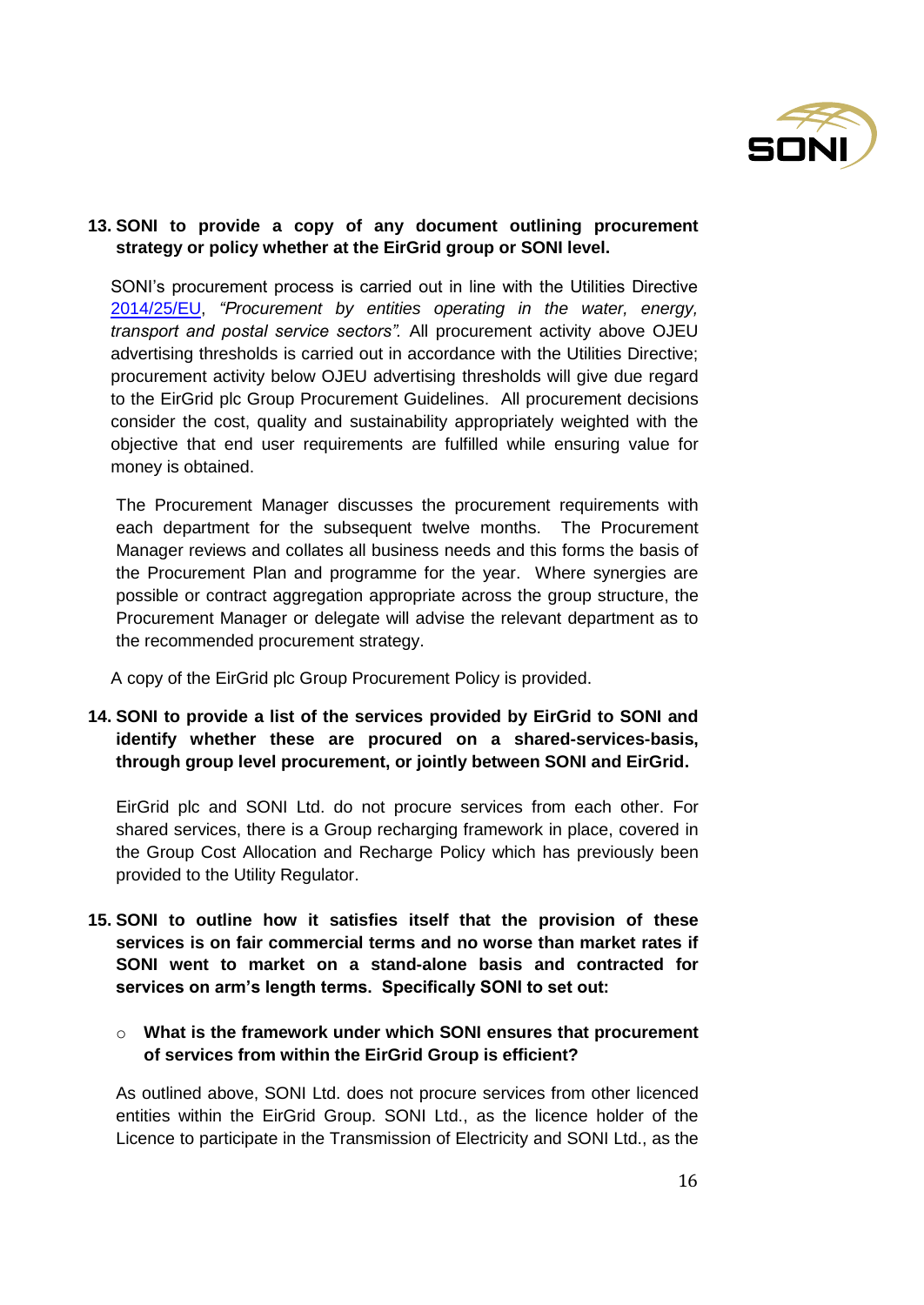

holder of the SEM Operator Licence, adheres to the EirGrid plc. Procurement Policy which is carried out in line with the Utilities Directive [2014/25/EU,](about:blank) "*Procurement by entities operating in the water, energy, transport and postal service sectors*". For procurement initiatives that fall below the Utilities Directive threshold, the EirGrid plc policy is to continue to use competitive tendering and EirGrid plc Group Procurement Policy sets out the associated procedures.

### o **How SONI ensures that services procured from within the group are at least as efficient as procuring those services externally.**

Please see question 14 for further information regarding the shared services between SONI Ltd. and EirGrid plc. In terms of efficiency and economies of scale, these shared services provide savings to the parties involved. This includes, but is not limited to IT services, system planning and cyber security, which are procured on an EirGrid plc Group-wide level. In all instances, it is the Utility Regulator, not SONI Ltd., which determines what is charged to Northern Ireland customers in tariffs and the Utility Regulator has provided for tariffs which see these savings passed on to Northern Ireland customers. Further details of these savings and of the efficiency of services procured, was set out by SONI Ltd. in its price control submission to the Utility Regulator.

o **How SONI demonstrates the efficiency and appropriateness of group projects for SONI specifically. For example if group proposes an initiative which will benefit the group overall is there a mechanism for SONI to demonstrate that it would be more efficient for SONI to not participate in the initiative or that a different initiative would be more appropriate?**

With regard to group projects, representation from SONI Ltd., whether it is at executive, managerial or other resource level, ensures and enables SONI Ltd. specific needs and value to be considered throughout the project life cycle.

As a regulated company, it is the price control process and the Utility Regulator's determination that decides efficient costs that represent value for the customer. It is then up to SONI Ltd. to deliver the necessary requirements.

o **What oversight is exercised by the SONI Board in relation to the procurement of services from within the group, and what sign-off is required by the Board for decisions made in respect of the procurement of services either from within the group.**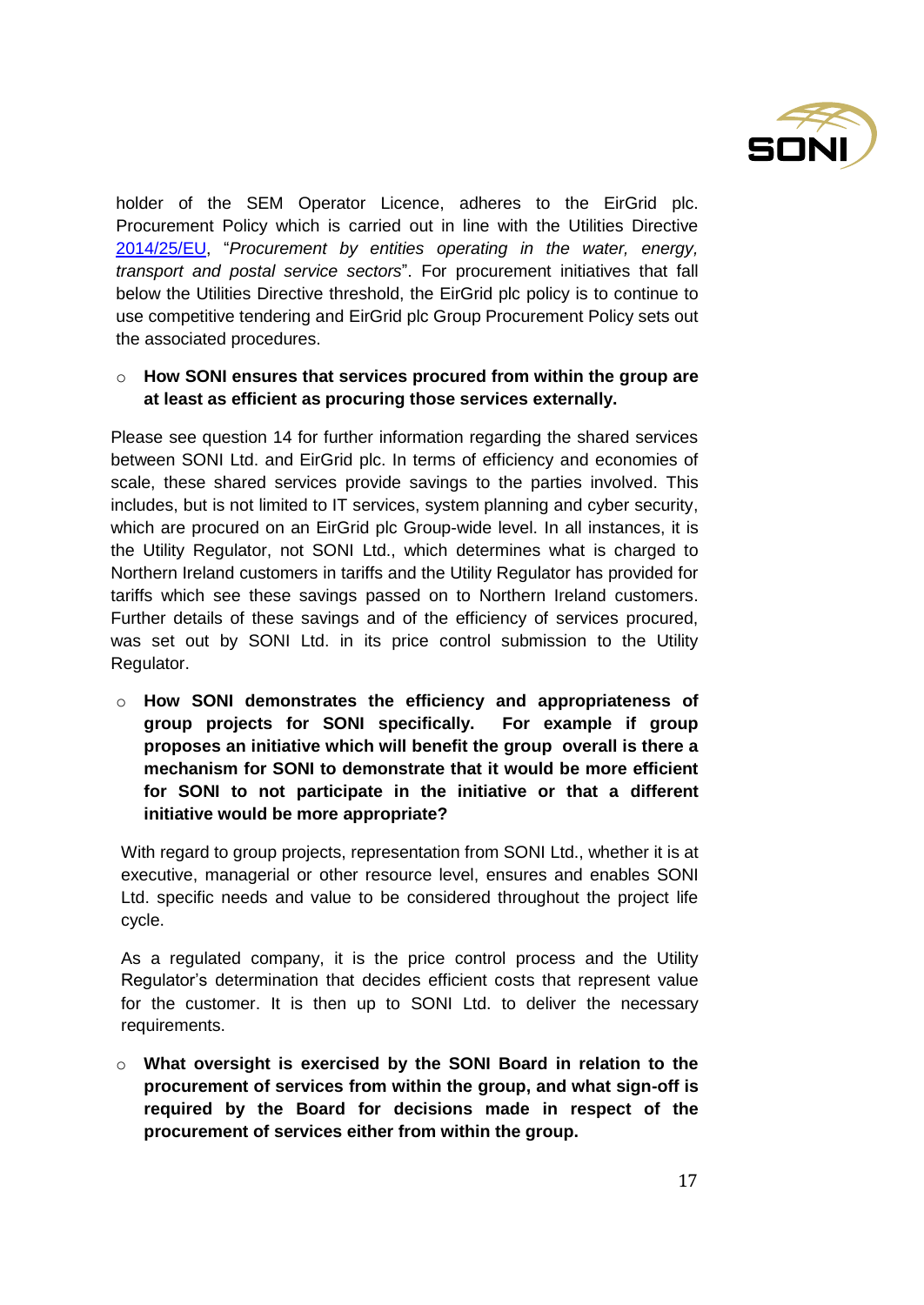

SONI Ltd. does not procure services from other Group entities. The SONI Ltd. Board does not have a formal role in procurement decisions, other than its overriding duty to act in the interest of its shareholder and other stakeholders.

Procurement decisions within the EirGrid plc Group, are in accordance with the Delegated Control Framework, where authority for decision-making is categorised according to the level of expenditure expected to be required.

# **16. SONI to confirm whether EirGrid staff providing services to SONI have had training in SONI's licence conditions and NI specificities, especially those providing legal or regulatory services.**

All staff undertake induction and training to include the regulatory framework which underpins the operation of both SONI Ltd. and EirGrid plc including legislation, licences and industry codes. Staff undertaking legal or regulatory activities for SONI Ltd., are aware of the regulatory underpinning of SONI Ltd., including legislation and licence obligations, as well as specificities relating to the economic regulation of SONI Ltd. by the Utility Regulator and by the SEM Committee. SONI Ltd. has in-house legal and regulatory resources with specific SONI Ltd. licence experience.

SONI Ltd. has in-house legal and regulatory resources with specific SONI Ltd. Licence experience. As part of the new structure, a Northern Ireland Regulation team and a Strategy Team will be established in SONI Ltd., reporting to the SONI Ltd. Managing Director.

# **17. SONI to provide any information available quantifying cost efficiencies and synergies which it says arise from the current governance structure.**

The current governance structure has evolved from the synergies evident in the market design of the revised SEM arrangements, consulted upon and approved by the SEM Committee, whereby the TSOs take a more prominent role in the balancing market, thus further integrating market operation and system operation.

By way of example and quantification of the cost efficiency derived from the integrated operational model, SONI Ltd. refers the Utility Regulator to the adjustment required to the SONI Ltd. Price Control revenues to enable SONI TSO, working with EirGrid TSO, to carry out a number of additional activities under the new Integrated Single Electricity Market (I-SEM) arrangements.

Under its decision, the Utility Regulator allowed SONI Ltd. revenues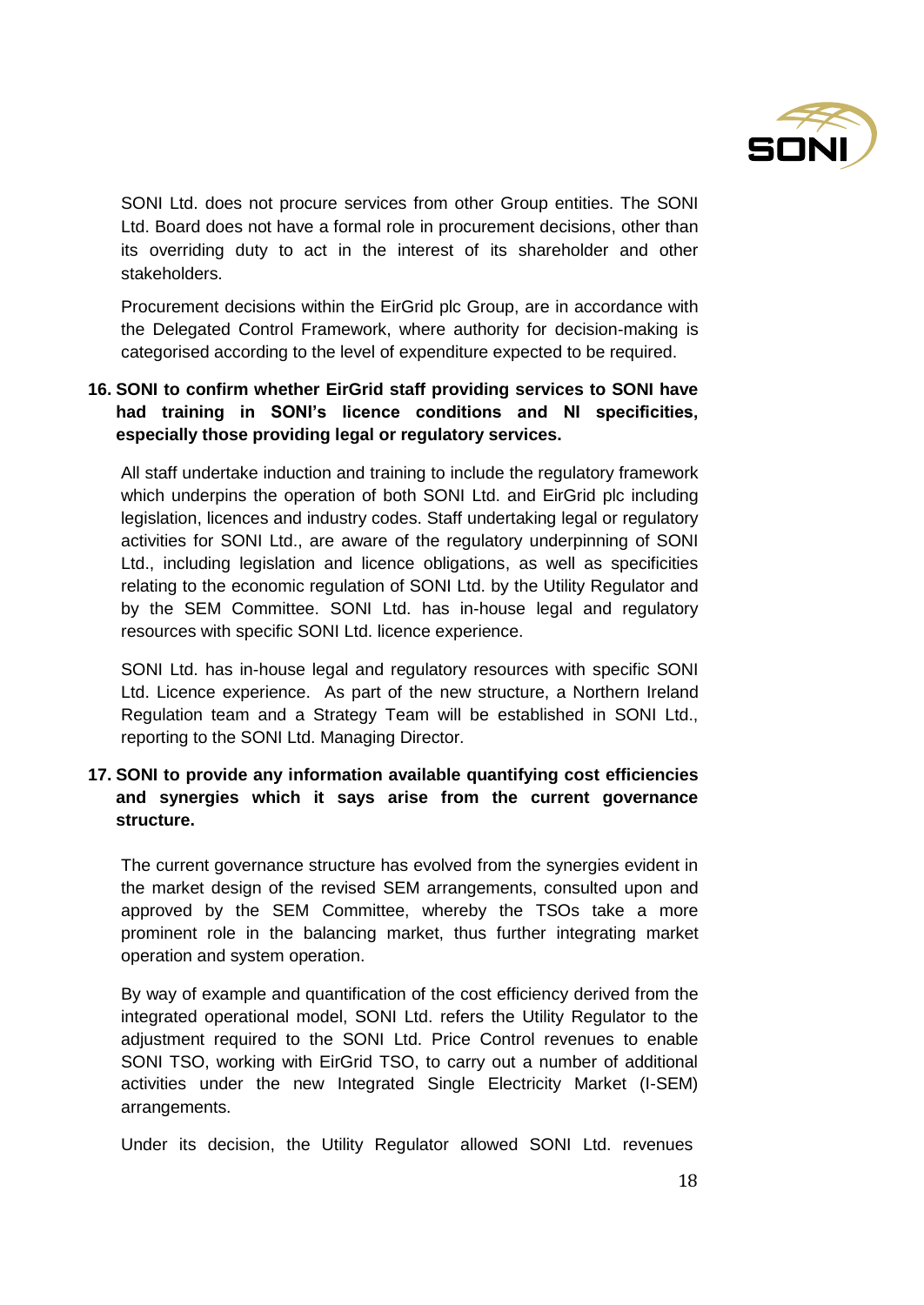

equating to less than 25% of the overall requirement for the island. A standalone provision for SONI Ltd. would approximate to 3-4 times that allowed (i.e. would tend to equate to close to the totality of the costs across the island) which would lead to an increase to Northern Ireland customers of c.£3.6m (2018 monies) per annum for these activities alone.

Further examples were provided to the Utility Regulator as part of price control submission made by SONI Ltd.

#### **(ii) Other justifications sought from SONI**

**1. SONI advised Utility Regulator in January 2020 that the composition of the SONI Board has changed. SONI to explain why that the changes were made were beneficial in terms of protecting NI consumers and promoting transparency and good governance.**

SONI Ltd. is the licenced TSO and SEM Operator for Northern Ireland, and under Article 4 of the European Commission Regulation on Capacity Allocation and Congestion Management (CACM)<sup>8</sup> SONI Ltd. was designated as NEMO for Northern Ireland by the Utility Regulator<sup>9</sup> on 2 October 2015.

The composition of the SONI Ltd. Board, as advised to the Utility Regulator in January 2020, ensures that the directors with responsibility for the governance and oversight of the spectrum of activities, namely the market operation and system operation within the SONI Ltd. business, are represented on the SONI Ltd. Board.

**2. SONI advised Utility Regulator in January 2020 that a new organisational structure will be introduced within EirGrid Group from 1 February 2020. SONI to explain why the changes to be made will be beneficial in terms of protecting NI consumers and promoting transparency and good governance.**

The premise for re-organisation was the imperative to deliver both the EirGrid plc and SONI Ltd. strategies. This was considered as an imperative, given

<sup>9</sup> [https://www.semcommittee.com/sites/semcommittee.com/files/media-files/SEM-15-](about:blank)

l

[https://www.semcommittee.com/sites/semcommittee.com/files/media-files/SEM-15-](about:blank)

<sup>&</sup>lt;sup>8</sup> http://eur-lex.europa.eu/legal-content/EN/TXT/PDF/?uri=CELEX:32015R1222&from=EN

[<sup>073</sup>b%20UR%20NEMO%20Designation%20Decision%20under%20CACM.pdf](about:blank) and

[<sup>073</sup>c%20UR%20NEMO%20Designation%20Decision%20Appendix%201%20Designation%20Order%2](about:blank) [0to%20SONI.pdf](about:blank)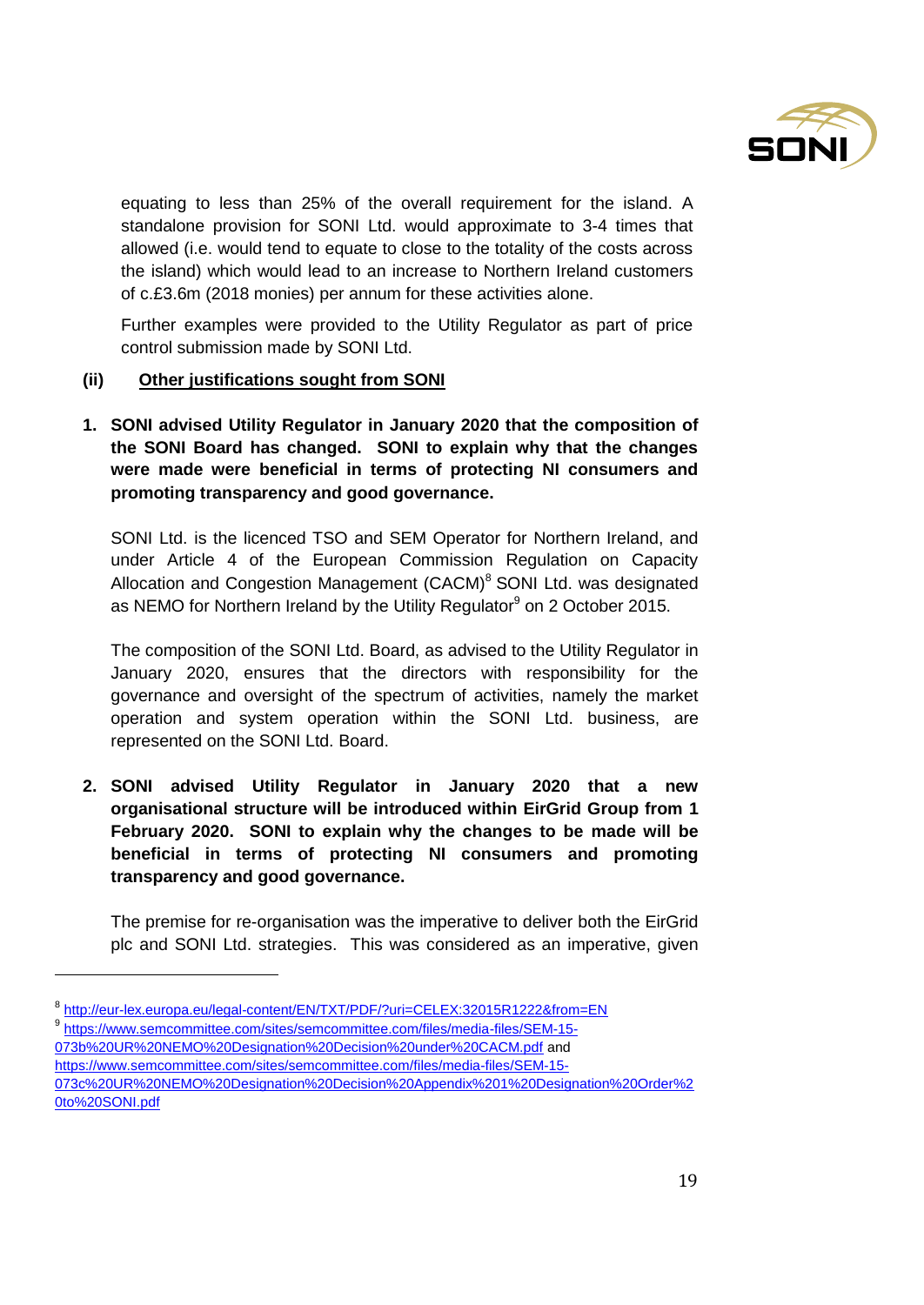

the urgency around being able to accommodate the energy transition and our new purpose to transform the power system for future generations.

The revised structure is designed to provide maximum effectiveness and efficiency across all of our licensed activities and to pool the business' expertise and where appropriate enable Group synergies to be realised for the benefit of all customers on the island of Ireland.

The details of the new organisational structure are outlined in response to Question 3. As set out above, the new structure in terms of protecting Northern Ireland consumers, Northern Ireland specific strategy and regulatory functions, will be established reporting directly to the SONI Ltd. Managing Director. Also a review of the EirGrid plc Board and Governance Committees has seen the establishment of a Committee of the Board dealing with Northern Ireland and All-Island issues.

**3. Does SONI consider that the new structure has any implications for SONI's certification as a TSO? Whether the answer is yes or the answer is no, please explain why SONI reaches this conclusion (and, if the answer is yes, to what extent and in what way the structure has those implications).**

SONI Ltd. does not consider that the new organisational structure has implications for the certification of SONI Ltd. as a TSO, as the certification arrangements and certification process are designed to ensure that any TSO is independent of production, generation and supply interests.

Neither SONI Ltd. nor its parent, nor any affiliate directly or indirectly exercises control over an undertaking performing any of the functions of production, generation or supply. EirGrid plc has been certified, as an independent TSO, by the Commission for the Regulation of Utilities for Ireland (CRU) in compliance with the Decision of the European Commission (EC). SONI Ltd. has been certified, as an independent TSO, by Utility Regulator in compliance with the Decision of the  $EC^{10,11}$ .

The European Commission in its decision on SONI Ltd. Certification recognised "[ ] *that the links between SONI and EirGrid support regional integration and the effective independence of transmission system operation*."

l

<sup>10</sup> [https://www.uregni.gov.uk/sites/uregni.gov.uk/files/media-files/SONI\\_Certification\\_26\\_June.pdf](about:blank)

<sup>11</sup> [https://ec.europa.eu/energy/sites/ener/files/documents/2013\\_059\\_uk\\_en.pdf](about:blank)